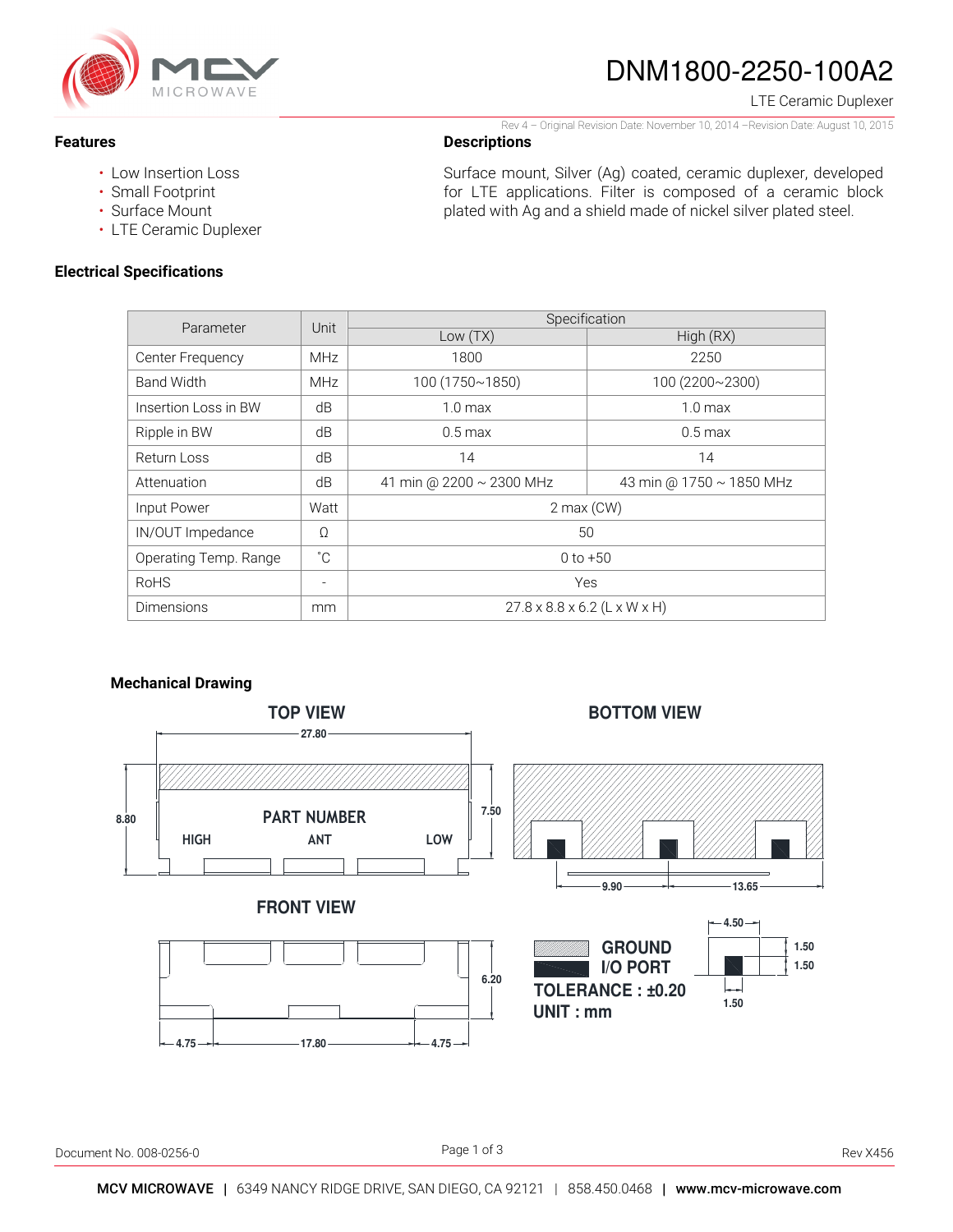

# DNM1800-2250-100A2

#### LTE Ceramic Duplexer

Rev 4 – Original Revision Date: November 10, 2014 –Revision Date: August 10, 2015

#### **Recommended PCB Layout**



## **Electrical Response**



Document No. 008-0256-0 Rev X456

Page 2 of 3